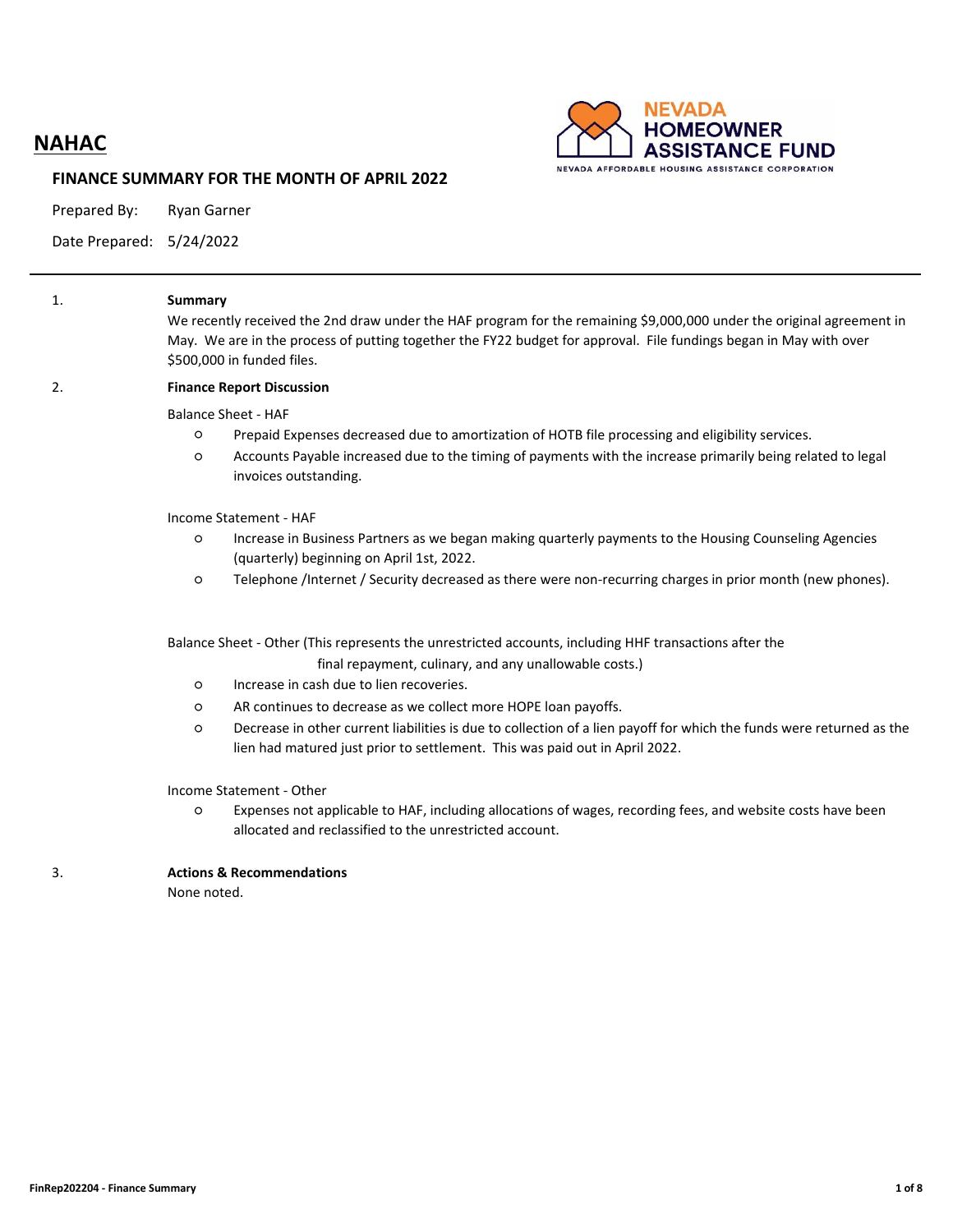## **Nevada Affordable Housing Assistance Corporation Balance Sheet**

|                                         | 4/30/2022 | 3/31/2022 | \$ Change      |
|-----------------------------------------|-----------|-----------|----------------|
| <b>ASSETS</b>                           |           |           |                |
| <b>Current Assets</b>                   |           |           |                |
| <b>Checking/Savings</b>                 |           |           |                |
| 10100 · Checking - Operating (NSB 7030) | (38, 687) | (48, 854) | 10,167         |
| 10400 · Investment Account - NSB Sweep  | 952,313   | 1,180,364 | (228, 051)     |
| <b>Total Checking/Savings</b>           | 913,626   | 1,131,511 | (217, 885)     |
| <b>Other Current Assets</b>             |           |           |                |
| 12500 · Due to/from Unrestricted        | (5,586)   | 6,797     | (12, 383)      |
| 13000 · Prepaid Expenses                | 339,509   | 412,725   | (73, 217)      |
| <b>Total Other Current Assets</b>       | 333,923   | 419,522   | (85, 599)      |
| <b>Total Current Assets</b>             | 1,247,548 | 1,551,033 | (303, 484)     |
| <b>Fixed Assets</b>                     |           |           |                |
| 15000 · Fixed Assets                    |           |           |                |
| 15200 · Software                        | 120,000   | 120,000   |                |
| 15300 · Furniture and Fixtures          | 24,742    | 24,742    |                |
| Total 15000 · Fixed Assets              | 144,742   | 144,742   | $\overline{a}$ |
| 16000 · Accumulated Depreciation        | (39, 603) | (36, 270) | (3, 333)       |
| <b>Total Fixed Assets</b>               | 105,139   | 108,472   | (3, 333)       |
| <b>Other Assets</b>                     |           |           |                |
| 17000 · Refundable Deposits             | 7,637     | 7,637     |                |
| <b>Total Other Assets</b>               | 7,637     | 7,637     |                |
| <b>TOTAL ASSETS</b>                     | 1,360,324 | 1,667,142 | (306, 818)     |
| <b>LIABILITIES &amp; EQUITY</b>         |           |           |                |
| <b>Liabilities</b>                      |           |           |                |
| <b>Current Liabilities</b>              |           |           |                |
| <b>Accounts Payable</b>                 |           |           |                |
| 20000 · Accounts Payable                | 64,275    | 16,990    | 47,285         |
| <b>Total Accounts Payable</b>           | 64,275    | 16,990    | 47,285         |
| <b>Credit Cards</b>                     |           |           |                |
| 22000 · Nevada State Bank Credit Card   | 2,580     | 1,987     | 593            |
| <b>Total Credit Cards</b>               | 2,580     | 1,987     | 593            |
| <b>Other Current Liabilities</b>        |           |           |                |
| 23000 · Accrued Expenses                |           |           |                |
| 23200 · Accrued PTO                     | 44,311    | 47,316    | (3,005)        |
| Total 23000 · Accrued Expenses          | 44,311    | 47,316    | (3,005)        |
| 25000 · Deferred Revenue                | 1,245,780 | 1,597,472 | (351, 691)     |
| <b>Total Other Current Liabilities</b>  | 1,245,780 | 1,597,472 | (351,691)      |
| <b>Total Current Liabilities</b>        | 1,356,947 | 1,663,765 | (306, 818)     |
| <b>Long Term Liabilities</b>            |           |           |                |
| 27000 · Unclaimed Property              | 3,377     | 3,377     |                |
| <b>Total Long Term Liabilities</b>      | 3,377     | 3,377     |                |
| <b>Total Liabilities</b>                | 1,360,324 | 1,667,142 | (306, 818)     |
| <b>TOTAL LIABILITIES &amp; EQUITY</b>   | 1,360,324 | 1,667,142 | (306, 818)     |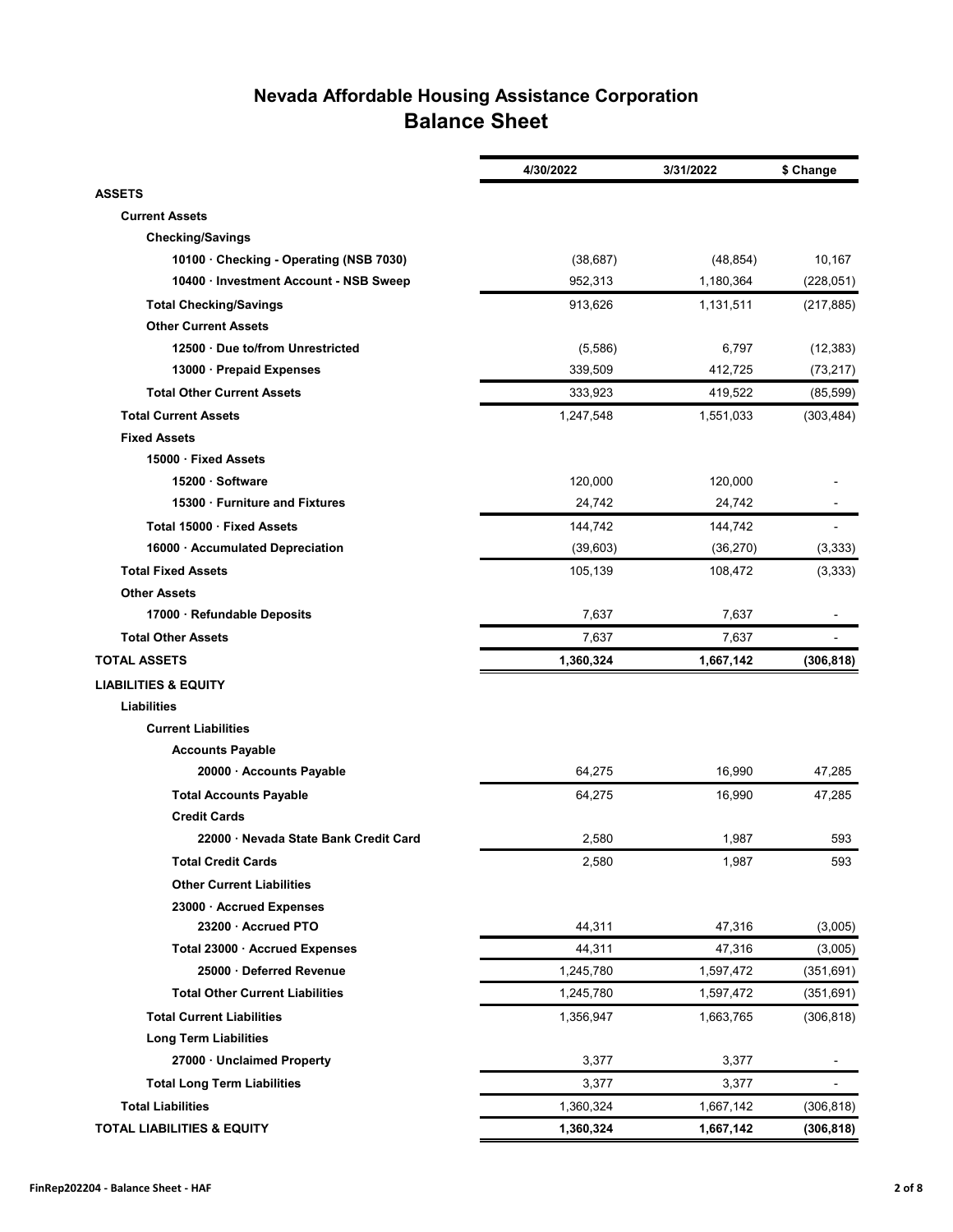|                       |                                                        |                          |                |                |                |                 |                 |                  |                  |                  |                  | Current          |                        |                        | <b>YTD Actual</b>      |             |
|-----------------------|--------------------------------------------------------|--------------------------|----------------|----------------|----------------|-----------------|-----------------|------------------|------------------|------------------|------------------|------------------|------------------------|------------------------|------------------------|-------------|
| <b>INCOME</b>         |                                                        | Budget                   | Jul            | Aug            | Sep            | Oct             | Nov             | <b>Dec</b>       | Jan              | Feb              | Mar              | Apr              | May                    | Jun                    | w/ Budget              | % of Budget |
|                       |                                                        |                          |                |                |                |                 |                 |                  |                  |                  |                  |                  |                        |                        |                        |             |
|                       | <b>Total Program Contract Revenue</b>                  | 27,498,330               | (63.704)       | (217, 766)     | 113,656        | 132.503         | 157.382         | 268.399          | 196.970          | 181,005          | 319,595          | 351.691          | 5.110.680              | 4.816.174              | 11,366,585             | 41%         |
| <b>Other Revenues</b> |                                                        |                          |                |                |                |                 |                 |                  |                  |                  |                  |                  |                        |                        |                        |             |
| 41000                 | <b>Lien Satisfaction Recoveries</b>                    | ٠                        | 205.036        | 358.296        |                |                 |                 |                  |                  |                  |                  | ٠                |                        |                        | 563.332                | 0%          |
| 42000                 | Interest Income                                        | 1,200                    | 28             | 29             | 33             | 10              | 235             | 199              | 181              | 147              | 116              | 81               | 100                    | 100                    | 1,259                  | 105%        |
|                       | <b>Total Other Revenues</b>                            | 1,200                    | 205,064        | 358,325        | 33             | 10              | 235             | 199              | 181              | 147              | 116              | 81               | 100                    | 100                    | 564,591                | 47049%      |
|                       |                                                        |                          |                |                |                |                 |                 |                  |                  |                  |                  |                  |                        |                        |                        |             |
| <b>TOTAL INCOME</b>   |                                                        | 27.499.530               | 141.360        | 140.559        | 113.689        | 132.513         | 157,617         | 268.598          | 197.151          | 181,152          | 319,711          | 351,772          |                        | 4,816,274              | 11,931,176             |             |
|                       |                                                        |                          |                |                |                |                 |                 |                  |                  |                  |                  |                  | 5,110,780              |                        |                        | 43%         |
|                       | <b>Direct Program Funding Costs</b>                    |                          |                |                |                |                 |                 |                  |                  |                  |                  |                  |                        |                        |                        |             |
| 50400<br>50800        | B4 MAP (UMA)<br>B8 MRAP (MRP)                          | 11,290,500<br>11,250,000 |                |                |                |                 |                 |                  |                  |                  |                  |                  | 2,400,000<br>2,250,000 | 2,520,000<br>1,800,000 | 4,920,000<br>4,050,000 | 44%<br>36%  |
|                       |                                                        |                          |                |                |                |                 |                 |                  |                  |                  |                  |                  |                        |                        |                        |             |
|                       | TOTAL DIRECT PROGRAM FUNDING COSTS                     | 22,540,500               |                |                |                |                 |                 |                  |                  |                  |                  |                  | 4,650,000              | 4,320,000              | 8,970,000              | 40%         |
|                       | <b>GROSS EARNINGS</b>                                  | 4,959,030                | 141,360        | 140,559        | 113,689        | 132,513         | 157,617         | 268,598          | 197,151          | 181,152          | 319,711          | 351,772          | 460,780                | 496,274                | 2,961,176              | 60%         |
| <b>EXPENSES</b>       |                                                        |                          |                |                |                |                 |                 |                  |                  |                  |                  |                  |                        |                        |                        |             |
|                       | <b>Transaction Related Expenses 60000</b>              |                          |                |                |                |                 |                 |                  |                  |                  |                  |                  |                        |                        |                        |             |
|                       |                                                        |                          |                |                |                |                 |                 |                  |                  |                  |                  |                  |                        |                        |                        |             |
| 61000                 | <b>Recording Fees</b>                                  | 75,000                   | 89             | 573            |                |                 |                 |                  | ٠                | ٠                | $\sim$           | $\sim$           | 8,334                  | 8,334                  | 17,330                 | 23%         |
| 63000                 | <b>Bank Fees</b>                                       | 29,000                   | 2,645          | 2,181          | 4,552          | 2,073           | 311             | 272              | 292              | 316              | 315              | 401              | 2,416                  | 2,416                  | 18,190                 | 63%         |
|                       | Counseling Expenses 64000:                             |                          |                |                |                |                 |                 |                  |                  |                  |                  |                  |                        |                        |                        |             |
| 64100<br>64200        | <b>Business Partners</b><br>Statistical Data           | 583,330<br>20,000        | ٠<br>10.516    | $\sim$<br>491  | 467            | ٠<br>467        | ٠<br>467        | ٠<br>2,479       | $\sim$<br>3,863  | ٠.<br>3,842      | $\sim$<br>5,658  | 33,333<br>2,217  | 58,333<br>2,000        | 58,333<br>2,000        | 149,999<br>34.467      | 26%<br>172% |
| 64300                 | File Intake Costs                                      | 6,000                    | 102            | 102            | $\sim$         | 102             | 102             | 102              | 352              | 587              | 986              | 438              | 600                    | 600                    | 4,073                  | 68%         |
|                       | <b>Total Counseling Expenses</b>                       | 609.330                  | 10.618         | 593            | 467            | 569             | 569             | 2.581            | 4.215            | 4.429            | 6.644            | 35,988           | 60.933                 | 60.933                 | 188.539                | 31%         |
|                       |                                                        |                          |                |                |                |                 |                 |                  |                  |                  |                  |                  |                        |                        |                        |             |
|                       | <b>Total Transaction Related Expenses</b>              | 713,330                  | 13,352         | 3,347          | 5,019          | 2,642           | 880             | 2,853            | 4,507            | 4,745            | 6,959            | 36,389           | 71,683                 | 71,683                 | 224.059                | 31%         |
|                       | General and Administrative Expenses 70000              |                          |                |                |                |                 |                 |                  |                  |                  |                  |                  |                        |                        |                        |             |
|                       | <b>Compensation Expenses 71000</b>                     |                          |                |                |                |                 |                 |                  |                  |                  |                  |                  |                        |                        |                        |             |
|                       | Salaries and Wages 71100:                              |                          |                |                |                |                 |                 |                  |                  |                  |                  |                  |                        |                        |                        |             |
| 71110                 | Operations                                             | 655,600                  | 17,456         | 29,268         | 19,539         | 41,510          | 48,029          | 71,576           | 49,974           | 46,816           | 46,693           | 44,642           | 55,500                 | 77,100                 | 548,103                | 84%         |
| 71120                 | Accounting                                             | 155,200                  | 6,767          | 7,109          | 4,184          | 5,397           | 5,230           | 15,858           | 10,551           | 5,466            | 6,437            | 5,625            | 12,400                 | 18,300                 | 103,324                | 67%         |
| 71140<br>71170        | Closing and Recon<br>Temporary Labor                   | 139,100<br>985,100       | 8,347<br>8.980 | 8,152<br>2.577 | 7,526<br>5.333 | 10,395<br>8.133 | 9,775<br>8.290  | 12,832<br>20,385 | 10,311<br>15.569 | 10,861<br>25.825 | 10,047<br>20,036 | 11,385<br>20,194 | 10,800<br>116,000      | 15,400<br>116,000      | 125,831<br>367,322     | 90%<br>37%  |
|                       |                                                        |                          |                |                |                |                 |                 |                  |                  |                  |                  |                  |                        |                        |                        |             |
|                       | <b>Total Salaries and Wages</b>                        | 1.935.000                | 41.550         | 47,106         | 36.582         | 65.435          | 71.324          | 120,651          | 86.405           | 88,968           | 83,213           | 81.846           | 194.700                | 226,800                | 1.144.580              | 59%         |
| 71200                 | Payroll Tax Expenses                                   | 120,000                  | 3,751          | 4,051          | 4,628          | 5,622           | 6,184           | 9,654            | 9,216            | 6,988            | 7,186            | 7,605            | 12,074                 | 14,065                 | 91,024                 | 76%         |
|                       | Employee Benefits and Other HR 71300                   |                          |                |                |                |                 |                 |                  |                  |                  |                  |                  |                        |                        |                        |             |
| 71310                 | Medical and Dental                                     | 96,700                   | 5.709          | 4,625          | 3,263          | 6,119           | 9,762           | 6,948            | 14,034           | 10,257           | 7,780            | 10,952           | 9,730                  | 11,334                 | 100,513                | 104%        |
| 71320                 | Workers' Compensation                                  | 1,900                    | 73             | 73             | 73             | 85              | 85              | 85               | 85               | 209              | 90               | 90               | 159                    | 159                    | 1,266                  | 67%         |
| 71330<br>71340        | <b>Employee Training</b><br>Payroll Processing Charges | 1.000<br>23,400          | 90<br>989      | $\sim$<br>990  | 45<br>$\sim$   | $\sim$<br>2,150 | $\sim$<br>1,165 | ٠<br>58          | $\sim$<br>2,338  | $\sim$<br>1,132  | $\sim$<br>1,074  | $\sim$<br>1,151  | 84<br>1,950            | 84<br>1,950            | 303<br>14,947          | 30%<br>64%  |
| 71300                 | Other Employee Benefits and HR                         | 500                      | ٠              | $\sim$         | $\sim$         | $\sim$          | ٠               | ٠                | ٠                | ٠                | $\sim$           | ٠                | 41                     | 41                     | 82                     | 16%         |
|                       | Total Employee Benefits and Other HR                   | 123,500                  | 6,861          | 5.688          | 3.381          | 8,354           | 11.012          | 7.091            | 16,457           | 11,598           | 8.944            | 12.193           | 11,964                 | 13,568                 | 117.111                | 95%         |
|                       |                                                        |                          |                |                |                |                 |                 |                  |                  |                  |                  |                  |                        |                        |                        |             |
|                       | <b>Total Compensation Expenses</b>                     | 2.178.500                | 52.162         | 56.845         | 44.591         | 79,411          | 88.520          | 137.396          | 112,078          | 107.554          | 99.343           | 101,644          | 218,738                | 254.433                | 1.352.715              | 62%         |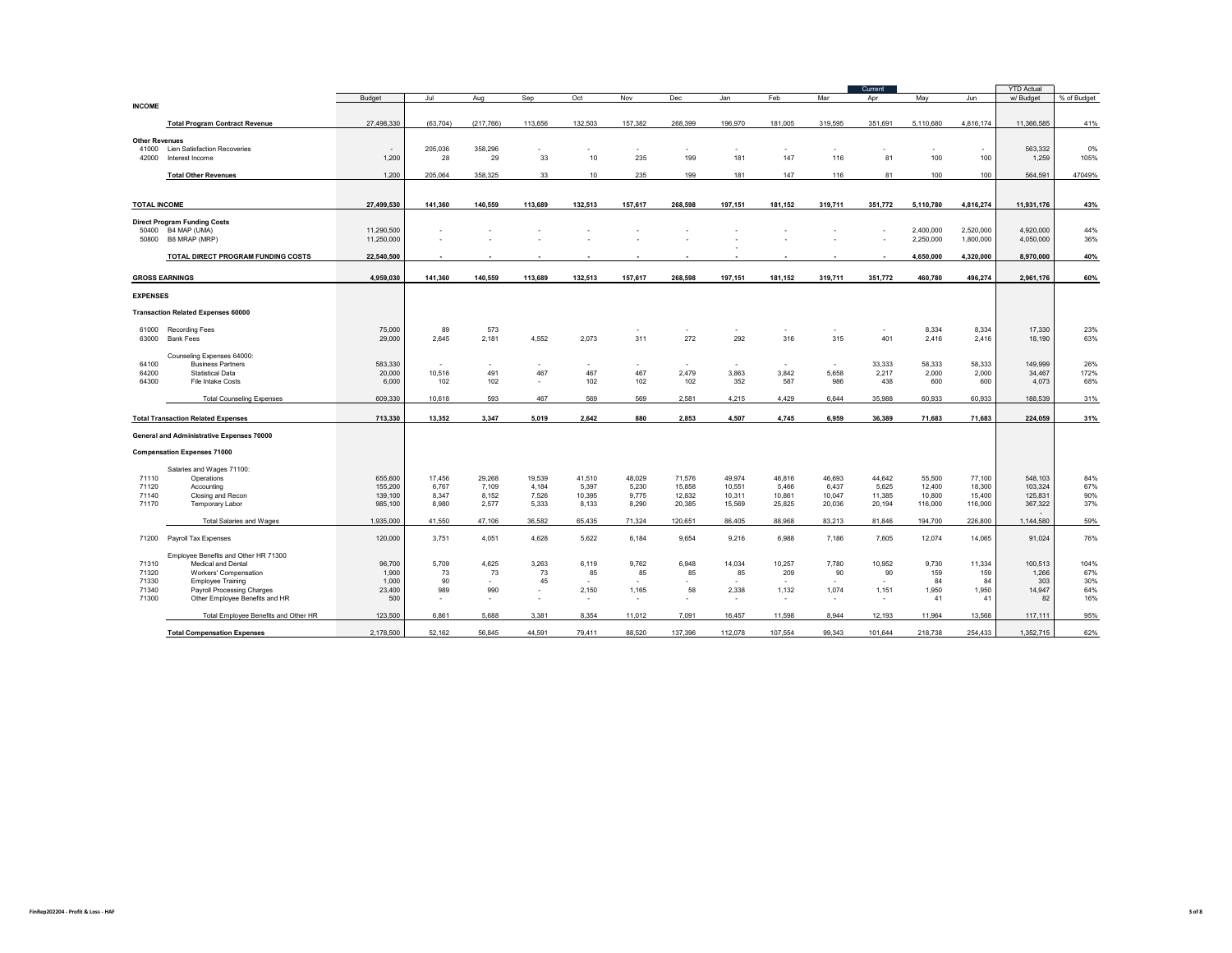|                |                                                   |                          |                          |                          |                          |                          |                          |                          |         |                          |                          | Current                  |         |              | <b>YTD Actual</b> |             |
|----------------|---------------------------------------------------|--------------------------|--------------------------|--------------------------|--------------------------|--------------------------|--------------------------|--------------------------|---------|--------------------------|--------------------------|--------------------------|---------|--------------|-------------------|-------------|
|                |                                                   | Budget                   | Jul                      | Aug                      | Sep                      | Oct                      | Nov                      | Dec                      | Jan     | Feb                      | Mar                      | Apr                      | May     | Jun          | w/ Budget         | % of Budget |
|                | Advertising, Marketing and PR 72000               |                          |                          |                          |                          |                          |                          |                          |         |                          |                          |                          |         |              |                   |             |
|                | 72100 Website Expenses                            | 1,000                    |                          |                          |                          | 626                      | ٠                        | - 1                      |         | 31                       | ٠.                       | $\mathbf{r}$             | 84      | 84           | 825               | 83%         |
| 72200          | <b>Marketing Expenses</b>                         | 168,000                  | 500                      | 500                      | 500                      | 575                      | $\sim$                   | 10,000                   | 10,000  | 6,013                    | 5,000                    | 7,006                    | 14,000  | 14,000       | 68,094            | 41%         |
| 72400          | Dues, Subscriptions, & Recruitment                | 600                      | 80                       | 477                      | 310                      | 730                      | 391                      | $\sim$                   | 56      | $\overline{\phantom{a}}$ | $\overline{\phantom{a}}$ | 29                       | 50      | 50           | 2,173             | 362%        |
| 72500          | Marketing Collateral                              |                          | ×.                       |                          |                          |                          |                          | $\epsilon$               |         | $\epsilon$               | ×.                       | ٠                        |         | ×.           |                   | 0%          |
|                |                                                   |                          |                          |                          |                          |                          |                          |                          |         |                          |                          |                          |         |              |                   |             |
|                | <b>Total Advertising, Marketing and PR</b>        | 169,600                  | 580                      | 977                      | 810                      | 1,931                    | 391                      | 10,000                   | 10,056  | 6,044                    | 5,000                    | 7,035                    | 14,134  | 14,134       | 71,092            | 42%         |
|                | <b>Professional Services 73000</b>                |                          |                          |                          |                          |                          |                          |                          |         |                          |                          |                          |         |              |                   |             |
| 73100          | Accounting and Audit Services                     | 233,500                  | 24,500                   | 29,500                   | 28,400                   | 14,500                   | 14,500                   | 14,500                   | 14,500  | 14,500                   | 14,500                   | 14,500                   | 15,000  | 15,000       | 213,900           | 92%         |
| 73200          | <b>Legal Services</b>                             | 204.000                  | 4,480                    | 1.485                    | 15,924                   |                          |                          | 56.965                   | 17.761  |                          | 20.616                   | 30.635                   | 17,000  | 17,000       | 181.866           | 89%         |
| 73300          | <b>Consulting Services</b>                        | 427,000                  | $\overline{\phantom{a}}$ | 4,120                    | $\sim$                   | 2,967                    | 5,765                    | 2,127                    | 3,543   | 2,908                    | 130,133                  | 129,271                  | 35,600  | 35,400       | 351,834           | 82%         |
| 73400          | Oversight Fees                                    | 151,000                  | ×.                       | $\sim$                   |                          | ٠.                       | $\overline{\phantom{a}}$ |                          |         |                          | ٠                        | $\sim$                   | 15,100  | 15,100       | 30,200            | 20%         |
|                | <b>Total Professional Services</b>                | 1,015,500                | 28,980                   | 35,105                   | 44,324                   | 17,467                   | 20,265                   | 73.592                   | 35,804  | 17,408                   | 165,249                  | 174,406                  | 82,700  | 82,500       | 777,800           | 77%         |
|                | Building, Leases and Equipment 74000              |                          |                          |                          |                          |                          |                          |                          |         |                          |                          |                          |         |              |                   |             |
| 74100          | Rent - Office                                     | 110,400                  | 8,462                    | 8.571                    | 969                      | 919                      | 824                      | 9,140                    | 9,082   | 9.064                    | 9,113                    | 9,089                    | 9.200   | 9,200        | 83.633            | 76%         |
| 74200          | Rent - Equipment                                  | 2,200                    | 32                       | 313                      |                          | 11                       | 313                      |                          |         | 313                      |                          | 8                        | 184     | 184          | 1,358             | 62%         |
| 74300          | <b>Building Repairs and Maintenance</b>           | 1.000                    | 1,057                    | 149                      |                          | 79                       |                          | ٠                        | 1,235   | 1,530                    | 143                      | 620                      | 84      | 84           | 4.981             | 498%        |
| 74400          | <b>Equipment Repairs and Maintenance</b>          | 1,000                    |                          |                          |                          |                          |                          |                          |         |                          |                          |                          | 84      | 84           | 168               | 17%         |
| 74500<br>74600 | Utilities Expense                                 | 2,700                    | 54                       | 54                       | 54                       | 57                       | 68                       | 286                      | 520     | 343                      | 298<br>360               | 97                       | 225     | 225          | 2,281             | 84%         |
|                | Janitorial Expense                                | 4,800                    | 830                      | 1,070                    |                          | 710                      | 735                      | 735                      | 1,110   | 360                      |                          | 735                      | 400     | 400          | 7,445             | 155%        |
|                | <b>Total Building, Leases and Equipment</b>       | 122,100                  | 10,435                   | 10,157                   | 1,023                    | 1,776                    | 1,940                    | 10,161                   | 11,947  | 11,610                   | 9,914                    | 10,549                   | 10,177  | 10,177       | 99,866            | 82%         |
|                | <b>Insurance Expense 75000</b>                    |                          |                          |                          |                          |                          |                          |                          |         |                          |                          |                          |         |              |                   |             |
| 75100          | Directors & Officers Insurance                    | 20,000                   | 1,663                    | 1,663                    | 1,663                    | 1,663                    | 1,663                    | 1,663                    | 1,663   | 1,663                    | 1,663                    | 1,663                    | 1,666   | 1,666        | 19,962            | 100%        |
| 75200          | Property and General Liability Insurance          | 1,000                    | 88                       | 88                       | 88                       | 88                       | 88                       | 88                       | 88      | 88                       | 88                       | 88                       | 84      | 84           | 1,048             | 105%        |
| 75300          | Crime Insurance                                   | 2,000                    | 140                      | 140                      | 140                      | 140                      | 140                      | 140                      | 140     | 140                      | 140                      | 140                      | 166     | 166          | 1,732             | 87%         |
| 75400          | Surety Bond                                       |                          | 143                      | $\mathbf{r}$             | 72                       |                          |                          |                          |         |                          |                          | ٠.                       | $\sim$  | $\mathbf{r}$ |                   |             |
| 75500          | Professional Liability Insurance                  | 18,000                   | 1,443                    | 1,443                    | 1,443                    | 1,443                    | 1,443                    | 1,443                    | 1,443   | 1,460                    | 1,460                    | 1,460                    | 1,500   | 1,500        | 17,481            | 97%         |
|                | <b>Total Insurance Expense</b>                    | 41.000                   | 3.477                    | 3.334                    | 3.406                    | 3.334                    | 3.334                    | 3.334                    | 3.334   | 3.351                    | 3,351                    | 3,351                    | 3.416   | 3.416        | 40.438            | 99%         |
|                |                                                   |                          |                          |                          |                          |                          |                          |                          |         |                          |                          |                          |         |              |                   |             |
| 76100          | Office Expenses 76000<br>Supplies                 | 36,000                   | 1,527                    | 113                      | 422                      | 2,333                    | 812                      | 1,580                    | 529     | 2,196                    | 159                      | 628                      | 3.000   | 3,000        | 16.299            | 45%         |
| 76200          | Postage and Freight                               | 13,800                   | 602                      | 39                       | 97                       | 70                       | 125                      | 67                       | (388)   | 147                      | 61                       | 196                      | 1,150   | 1,150        | 3,316             | 24%         |
| 75400          | Office Furniture and Equipment                    | 3,000                    | $\overline{\phantom{a}}$ | $\sim$                   | 905                      | 200                      | $\mathbf{r}$             | ٠.                       |         | $\sim$                   | ٠                        | $\sim$                   | 250     | 250          | 1,605             | 54%         |
| 75500          | Dues and Subscriptions                            | 1,200                    | $\sim$                   | $\sim$                   | $\sim$                   | $\sim$                   | 378                      | $\mathbf{r}$             |         |                          | ٠                        | $\mathbf{r}$             | 100     | 100          | 578               | 48%         |
| 76500          | Document Storage & Destruction                    | 6,000                    | 158                      | 419                      | 140                      | 300                      | $\overline{\phantom{a}}$ | 243                      | 243     | 249                      | 253                      | 249                      | 500     | 500          | 3,254             | 54%         |
| 76600          | Depreciation Expense - FF&E                       |                          | $\overline{\phantom{a}}$ |                          | $\overline{\phantom{a}}$ | $\overline{\phantom{a}}$ |                          | $\overline{\phantom{a}}$ |         | $\sim$                   | $\overline{\phantom{a}}$ | ٠                        | $\sim$  | $\sim$       |                   | 0%          |
|                | <b>Total Office Expenses</b>                      | 60,000                   | 2,287                    | 571                      | 1,564                    | 2.903                    | 1,315                    | 1,890                    | 384     | 2.592                    | 473                      | 1,073                    | 5,000   | 5,000        | 25,052            | 42%         |
|                | Information, Tech and Communications 77000        |                          |                          |                          |                          |                          |                          |                          |         |                          |                          |                          |         |              |                   |             |
| 77100          | <b>Technology Hardware</b>                        | 63,000                   |                          |                          | ۰.                       | 7,369                    | 19,695                   | 2,483                    | $\sim$  | 9,218                    | 4,133                    | 999                      | 5,250   | 5,250        | 54,397            | 86%         |
| 77200          | Software Expense                                  | 47,000                   | 1,094                    | 943                      | 1,089                    | 1,970                    | 8,879                    | 11,245                   | 10,781  | 10,432                   | 10,632                   | 10,412                   | 3,916   | 3,916        | 75,309            | 160%        |
| 77300          | Telephone / Internet / Security                   | 10,000                   | 2,218                    | 2,489                    | 1,532                    | 2,059                    | 2,634                    | 3,352                    | 4,975   | 3,875                    | 9,956                    | 1,900                    | 833     | 833          | 36,656            | 367%        |
| 77400          | <b>IT Services</b>                                | 530,000                  | 26,184                   | 26,420                   | 9,921                    | 11,121                   | 8,653                    | 10,914                   | 68      | 325                      | 315                      | 315                      | 44,166  | 44,166       | 182,568           | 34%         |
| 77500          | Depreciation Expense - IT                         | $\overline{\phantom{a}}$ | $\overline{\phantom{a}}$ | $\overline{\phantom{a}}$ | $\sim$                   | $\sim$                   | 1,111                    | 1,111                    | 2,639   | 3,333                    | 3,333                    | 3,333                    |         |              | 14,860            | 0%          |
|                | <b>Total Information, Tech and Communications</b> | 650,000                  | 29,496                   | 29,852                   | 12,542                   | 22,519                   | 40,972                   | 29,105                   | 18,463  | 27,183                   | 28,369                   | 16,959                   | 54,165  | 54,165       | 363,790           | 56%         |
|                | <b>Travel Expenses 78000</b>                      |                          |                          |                          |                          |                          |                          |                          |         |                          |                          |                          |         |              |                   |             |
| 78100          | Airfare                                           | 1,000                    | ٠                        |                          |                          |                          |                          |                          |         | 552                      | ä,                       | $\overline{\phantom{a}}$ | 91      | 90           | 733               | 73%         |
| 78200          | Accomodations                                     | 500                      |                          |                          |                          |                          |                          |                          |         | ٠                        | 564                      | ×.                       | 45      | 45           | 654               | 131%        |
| 78300          | Auto and Parking                                  | 2,000                    | 41                       | 51                       | 55                       | 50                       |                          | 67                       | 258     | 13                       | 391                      | 71                       | 166     | 166          | 1,329             | 66%         |
| 78400          | Travel - Meals & Entertainment                    | 500                      | $\overline{\phantom{a}}$ |                          | $\overline{\phantom{a}}$ | ä,                       |                          |                          |         |                          | 98                       | 295                      | 45      | 45           | 483               | 97%         |
| 78500          | Non-Employee Travel                               | $\overline{\phantom{a}}$ | ×.                       |                          | ×.                       |                          |                          |                          |         | ×,                       | ٠                        | $\sim$                   | $\sim$  | ٠            | $\sim$            | 0%          |
|                | <b>Total Travel Expenses</b>                      | 4,000                    | 41                       | 51                       | 55                       | 50                       |                          | 67                       | 258     | 565                      | 1,053                    | 366                      | 347     | 346          | 3,199             | 80%         |
|                | Other General and Administrative 79000            |                          |                          |                          |                          |                          |                          |                          |         |                          |                          |                          |         |              |                   |             |
| 79300          | Taxes and Licenses                                | 500                      |                          |                          |                          |                          |                          |                          |         |                          |                          |                          | 45      | 45           | 90                | 18%         |
| 79500          | <b>Board Expenses</b>                             | 3,000                    | 480                      | 320                      | 320                      | 480                      |                          | 200                      | 320     | 100                      |                          | ×,                       | 250     | 250          | 2,720             | 91%         |
| 79000          | Other General and Administrative                  | 1,500                    | 70                       | $\sim$                   | 35                       | ٠                        |                          | $\sim$                   | $\sim$  | ٠                        |                          | $\overline{\phantom{a}}$ | 125     | 125          | 355               | 24%         |
|                | <b>Total Other General and Administrative</b>     | 5,000                    | 550                      | 320                      | 355                      | 480                      |                          | 200                      | 320     | 100                      |                          |                          | 420     | 420          | 3,165             | 63%         |
|                |                                                   |                          |                          |                          |                          |                          |                          |                          |         |                          |                          |                          |         |              |                   |             |
|                | <b>Total General and Administrative Expenses</b>  | 4,245,700                | 128,008                  | 137,212                  | 108,670                  | 129,871                  | 156.737                  | 265,745                  | 192,644 | 176.407                  | 312,752                  | 315,383                  | 389,097 | 424,591      | 2,737,117         | 64%         |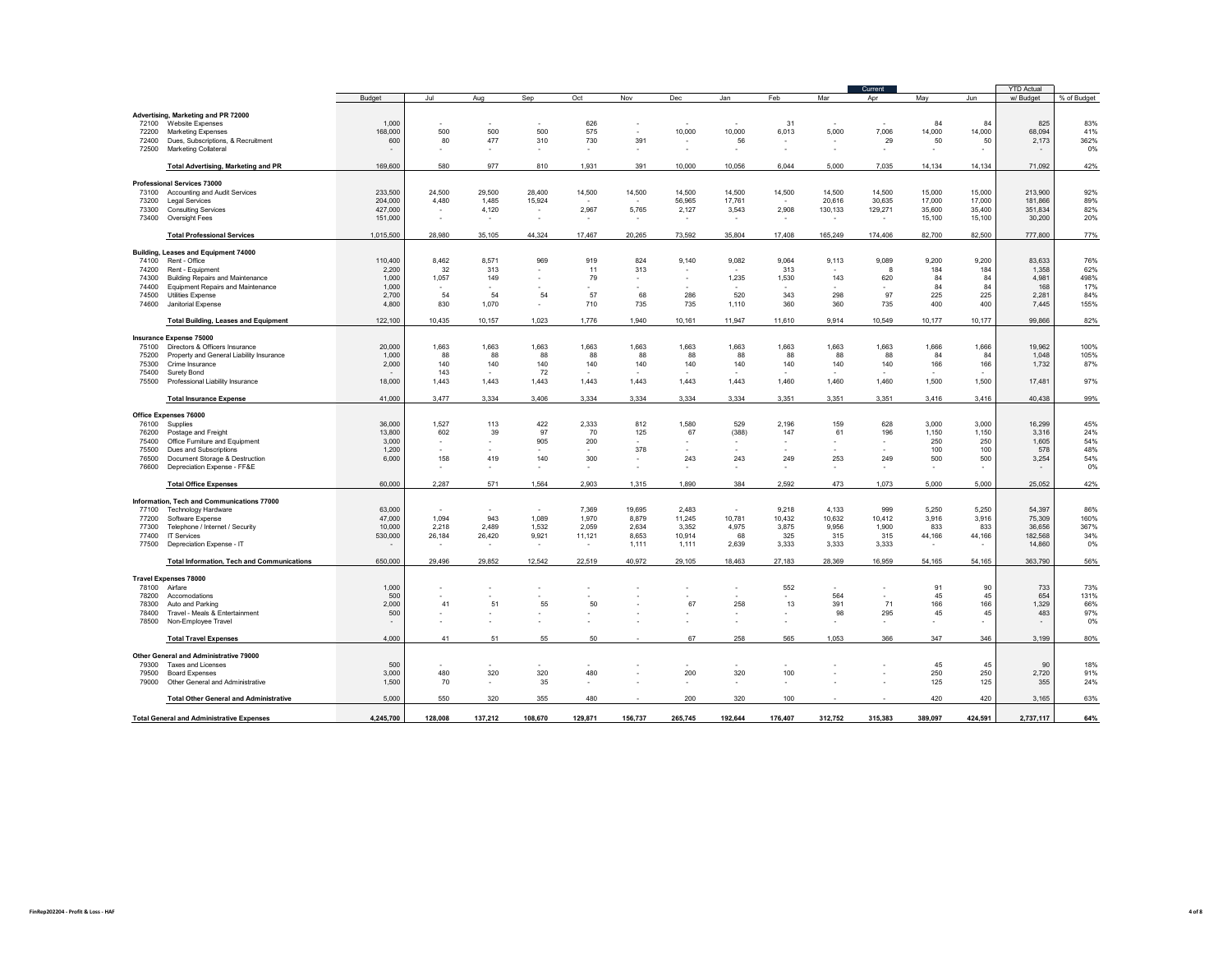|                                                                                        |                  |              |              |                          |              |              |              |              |              |              | Current <sup>1</sup> |           |            | <b>YTD Actual</b> |             |
|----------------------------------------------------------------------------------------|------------------|--------------|--------------|--------------------------|--------------|--------------|--------------|--------------|--------------|--------------|----------------------|-----------|------------|-------------------|-------------|
|                                                                                        | Budget           |              | Aug          | Sep                      | Oct          | Nov          | Dec          | Jan          | Feb          | Mar          |                      | May       | Jun        | w/ Budget         | % of Budget |
| <b>TOTAL EXPENSES</b>                                                                  | 4,959,030        | 141,360      | 140.559      | 113,689                  | 132,513      | 157,617      | 268,598      | 197,151      | 181,152      | 319,711      | 351,772              | 460,780   | 496,274    | 2,961,176         | 60%         |
| Other Income (Expense)<br>81000 Other Income<br>Gain (Loss) on Sale of Assets<br>82100 | $\sim$<br>$\sim$ |              | $\mathbf{r}$ | $\overline{\phantom{a}}$ | . .          |              | . .          | . .          |              |              |                      |           | $\sim$     | $\sim$<br>$\sim$  | 0%<br>0%    |
| <b>Total Other Income (Expense)</b>                                                    | $\sim$           |              |              |                          |              |              |              |              |              |              |                      |           |            |                   | 0%          |
| <b>NET INCOME</b>                                                                      |                  |              |              |                          |              |              |              |              |              |              |                      |           |            |                   | 0%          |
| Monthly % of Admin Expenses<br>Cumulative % of Admin Expenses                          |                  | 100%<br>100% | 100%<br>100% | 100%<br>100%             | 100%<br>100% | 100%<br>100% | 100%<br>100% | 100%<br>100% | 100%<br>100% | 100%<br>100% | 100%<br>100%         | 9%<br>35% | 10%<br>25% |                   |             |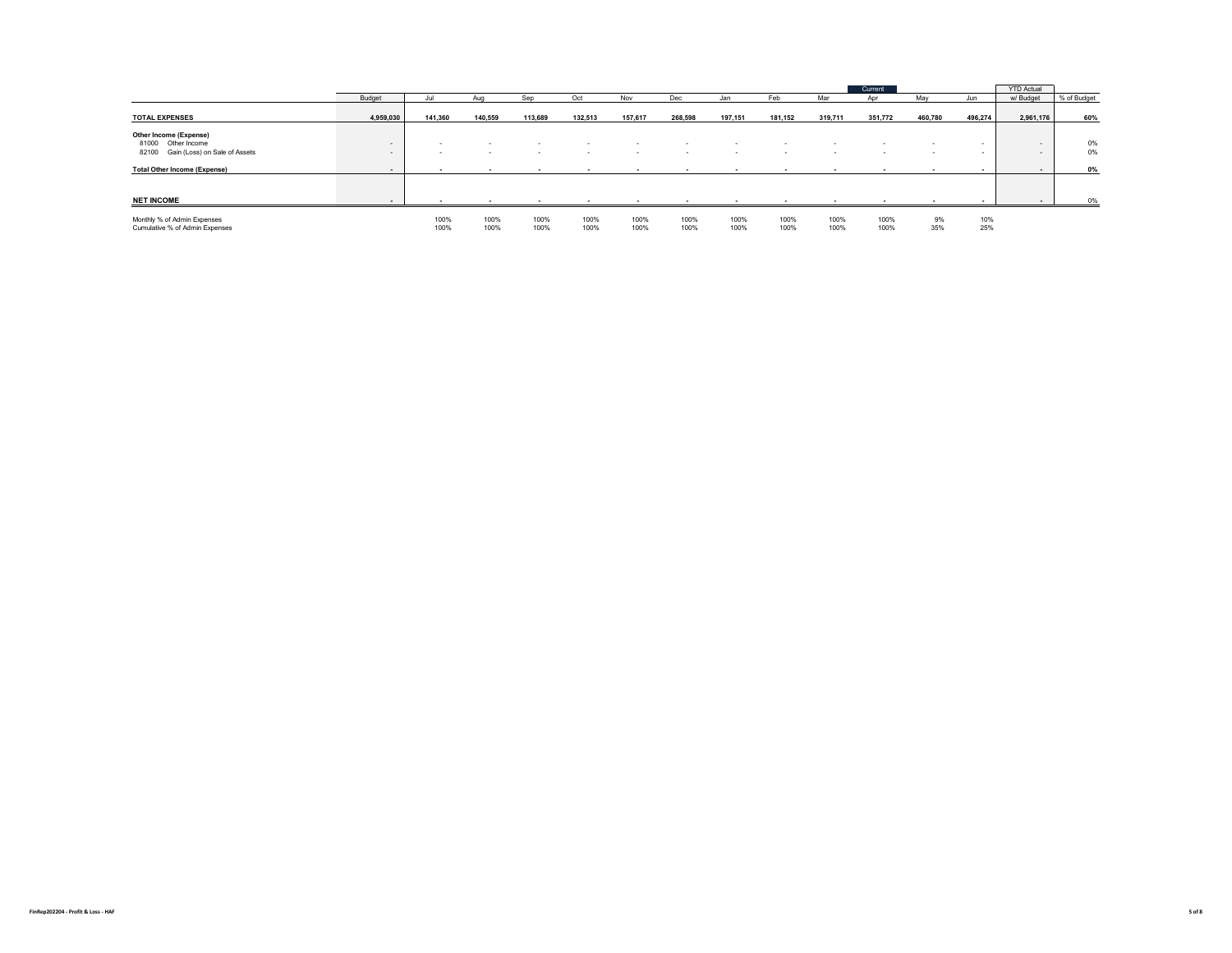### **Balance Sheet Other**

|                                            | 4/30/2022 | 3/31/2022 | \$Change  |
|--------------------------------------------|-----------|-----------|-----------|
| <b>ASSETS</b>                              |           |           |           |
| <b>Current Assets</b>                      |           |           |           |
| <b>Checking/Savings</b>                    |           |           |           |
| 10300 · Money Market - Unrestricted (3367) | 2,403,742 | 1,985,631 | 418,111   |
| <b>Other Assets</b>                        |           |           |           |
| 18100 · Mortgage Loans Receivable, net     | 159,099   | 199,379   | (40, 280) |
| <b>TOTAL ASSETS</b>                        | 2,562,841 | 1,854,507 | 708,334   |
| <b>LIABILITIES &amp; EQUITY</b>            |           |           |           |
| Liabilities                                |           |           |           |
| <b>Current Liabilities</b>                 |           |           |           |
| <b>Other Current Liabilities</b>           |           |           |           |
| 24500 · Due to/from NAHAC                  | (5,586)   | 6,797     | (12, 383) |
| 25000 Other current liabilities            |           | 22,557    | (22, 557) |
| <b>Total Current Liabilities</b>           | (5,586)   | 29,354    | (34,940)  |
| <b>Total Liabilities</b>                   | (5,586)   | 29,354    | (34,940)  |
| <b>Equity</b>                              |           |           |           |
| 32000 · Unrestricted Net Assets            | 577,709   | 577,709   |           |
| <b>Net Income</b>                          | 1,990,719 | 1,577,948 | 412,771   |
| <b>Total Equity</b>                        | 2,568,428 | 2,155,657 | 412,771   |
| <b>TOTAL LIABILITIES &amp; EQUITY</b>      | 2,562,841 | 2,185,010 | 377,831   |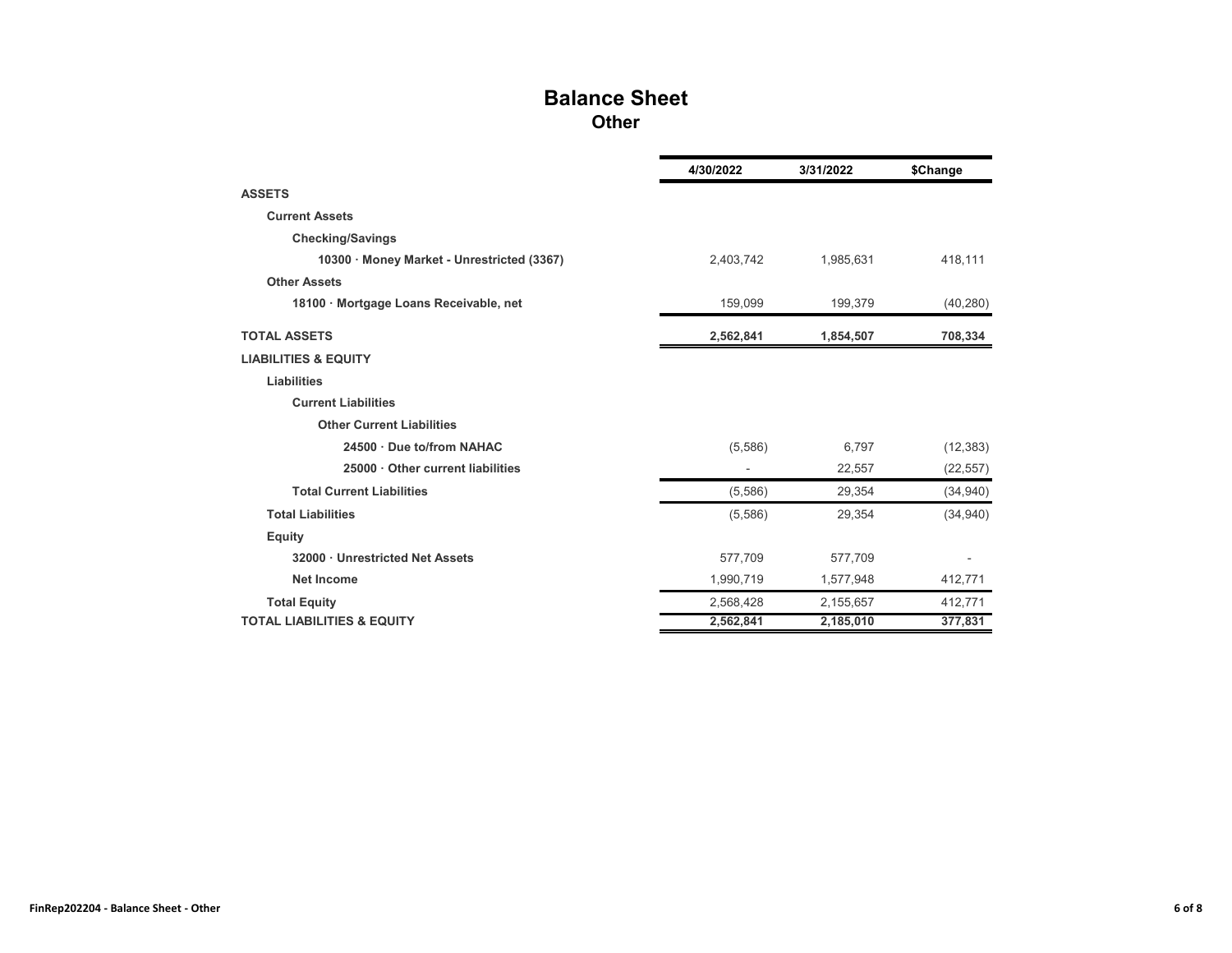|                       |                                                                |             |        |                 |               |                          |                          |                |                |         | Current                  |                   |
|-----------------------|----------------------------------------------------------------|-------------|--------|-----------------|---------------|--------------------------|--------------------------|----------------|----------------|---------|--------------------------|-------------------|
|                       |                                                                | Jul         | Aug    | Sep             | Oct           | Nov                      | Dec                      | Jan            | Feb            | Mar     | Apr                      | <b>YTD Actual</b> |
| <b>INCOME</b>         |                                                                |             |        |                 |               |                          |                          |                |                |         |                          |                   |
| Revenues              |                                                                |             |        |                 |               |                          |                          |                |                |         |                          |                   |
| 41000                 | Lien Satisfaction Recoveries                                   |             | 98,445 | 350,841         | 416,846       | 66,724                   | 113,477                  | 70,842         | 152,609        | 306,844 | 419,107                  | 1,995,735         |
| 42000                 | Interest Income                                                | $\,$ 5 $\,$ | 4      | 5               | 14            | 19                       | 23                       | 23             | 24             | 31      | 36                       | 184               |
| 43000                 | <b>Other Revenues</b>                                          |             | L.     | 104,938         | 492           | $\overline{\phantom{a}}$ | $\sim$                   | ÷.             | ÷,             | L.      | ÷,                       | 105,430           |
|                       |                                                                |             |        |                 |               |                          |                          |                |                |         |                          |                   |
| <b>TOTAL INCOME</b>   |                                                                | 5           | 98,449 | 455,784         | 417,352       | 66,743                   | 113,500                  | 70,865         | 152,633        | 306,875 | 419,143                  | 2,101,349         |
|                       |                                                                |             |        |                 |               |                          |                          |                |                |         |                          |                   |
| <b>EXPENSES</b>       |                                                                |             |        |                 |               |                          |                          |                |                |         |                          |                   |
|                       | <b>Transaction Related Expenses 60000</b>                      |             |        |                 |               |                          |                          |                |                |         |                          |                   |
| 61000                 | <b>Recording Fees</b>                                          |             |        | 1,715           | 2,065         | 2,421                    | 795                      | 265            | $\sim$         | 1,523   | 1,320                    | 10,104            |
| 63000                 | <b>Bank Fees</b>                                               | 8           |        | 150             | 375           | 155                      | 120                      | 140            | 320            | 440     | 460                      | 2,168             |
| 65115                 | <b>Bad Debt Expense</b>                                        |             |        | 28,548          | (1, 437)      |                          | $\overline{\phantom{a}}$ |                | $\overline{a}$ |         | $\overline{\phantom{a}}$ | 27,111            |
|                       |                                                                |             |        |                 |               |                          |                          |                |                |         |                          |                   |
|                       | <b>Total Transaction Related Expenses</b>                      | 8           |        | 30,413          | 1,003         | 2,576                    | 915                      | 405            | 320            | 1,963   | 1,780                    | 39,383            |
|                       | General and Administrative Expenses 70000                      |             |        |                 |               |                          |                          |                |                |         |                          |                   |
|                       |                                                                |             |        |                 |               |                          |                          |                |                |         |                          |                   |
|                       | <b>Compensation Expenses 71000</b>                             |             |        |                 |               |                          |                          |                |                |         |                          |                   |
|                       | Salaries and Wages 71100:                                      |             |        |                 |               |                          |                          |                |                |         |                          |                   |
| 71110                 | Operations                                                     |             |        | 11,064          | 1,127         | 1,860                    | 1,788                    | 327            | 1,244          | 655     | 624                      | 18,689            |
| 71120                 | Accounting                                                     |             |        | 3,620           | 982           | 1,048                    | 298                      | 663            | 91             | 49      | 86                       | 6,837             |
| 71140<br>71170        | Closing and Recon                                              |             |        | 1,752<br>$\sim$ | $\sim$<br>973 |                          |                          |                | 242            | 30      |                          | 2,024             |
|                       | Temporary Labor                                                |             |        |                 |               | 2,616                    | 2,138                    | 1,679          | 2,971          | 2,706   | 3,882                    | 16,965            |
|                       | <b>Total Salaries and Wages</b>                                |             |        | 16,436          | 3,082         | 5,524                    | 4,224                    | 2,669          | 4,548          | 3,440   | 4,592                    | 44,515            |
|                       |                                                                |             |        |                 |               |                          |                          |                |                |         |                          |                   |
|                       | <b>Total Compensation Expenses</b>                             |             |        | 16,436          | 3,082         | 5,524                    | 4,224                    | 2,669          | 4,548          | 3,440   | 4,592                    | 44,515            |
|                       |                                                                |             |        |                 |               |                          |                          |                |                |         |                          |                   |
| 72100                 | Advertising, Marketing and PR 72000<br><b>Website Expenses</b> |             |        |                 |               |                          |                          |                | 142            | 1,141   | $\overline{\phantom{a}}$ | 1,283             |
|                       |                                                                |             |        |                 |               |                          |                          |                |                |         |                          |                   |
|                       | <b>Total Advertising, Marketing and PR</b>                     |             |        |                 |               |                          |                          |                | 142            | 1,141   | $\overline{\phantom{a}}$ | 1,283             |
|                       | Professional Services 73000                                    |             |        |                 |               |                          |                          |                |                |         |                          |                   |
| 73200                 | <b>Legal Services</b>                                          |             | 18,224 |                 |               |                          |                          | $\overline{a}$ |                |         | Ĭ.                       | 18,224            |
| 73300                 | <b>Consulting Services</b>                                     |             |        |                 |               |                          |                          | 59             |                |         | ä,                       | 59                |
|                       | <b>Total Professional Services</b>                             |             | 18,224 |                 |               |                          |                          | 59             |                |         | $\overline{a}$           | 18,283            |
|                       |                                                                |             |        |                 |               |                          |                          |                |                |         |                          |                   |
|                       | Building, Leases and Equipment 74000                           |             |        |                 |               |                          |                          |                |                |         |                          |                   |
| 74300                 | <b>Building Repairs and Maintenance</b>                        |             |        |                 |               |                          | 7,031                    |                |                |         |                          | 7,031             |
|                       | <b>Total Building, Leases and Equipment</b>                    |             |        |                 |               |                          | 7,031                    |                |                |         |                          | 7,031             |
|                       |                                                                |             |        |                 |               |                          |                          |                |                |         |                          |                   |
| 76100                 | Office Expenses 76000<br>Supplies                              |             |        |                 |               |                          | 135                      |                |                |         | Ĭ.                       | 135               |
|                       |                                                                |             |        |                 |               |                          |                          |                |                |         |                          |                   |
|                       | <b>Total Office Expenses</b>                                   |             |        |                 |               | $\overline{\phantom{a}}$ | 135                      |                |                |         | $\overline{\phantom{a}}$ | 135               |
|                       |                                                                |             |        |                 |               |                          |                          |                |                |         |                          |                   |
|                       | <b>Total General and Administrative Expenses</b>               |             | 18,224 | 16,436          | 3,082         | 5,524                    | 11,390                   | 2,728          | 4,690          | 4,581   | 4,592                    | 71,247            |
| <b>TOTAL EXPENSES</b> |                                                                | 8           | 18,224 | 46,849          | 4,085         | 8,100                    | 12,305                   | 3,133          | 5,010          | 6,544   | 6,372                    | 110,630           |
|                       |                                                                |             |        |                 |               |                          |                          |                |                |         |                          |                   |
|                       |                                                                |             |        |                 |               |                          |                          |                |                |         |                          |                   |
| <b>NET INCOME</b>     |                                                                | (3)         | 80,225 | 408,935         | 413,267       | 58,643                   | 101,195                  | 67,732         | 147,623        | 300,331 | 412,771                  | 1,990,719         |